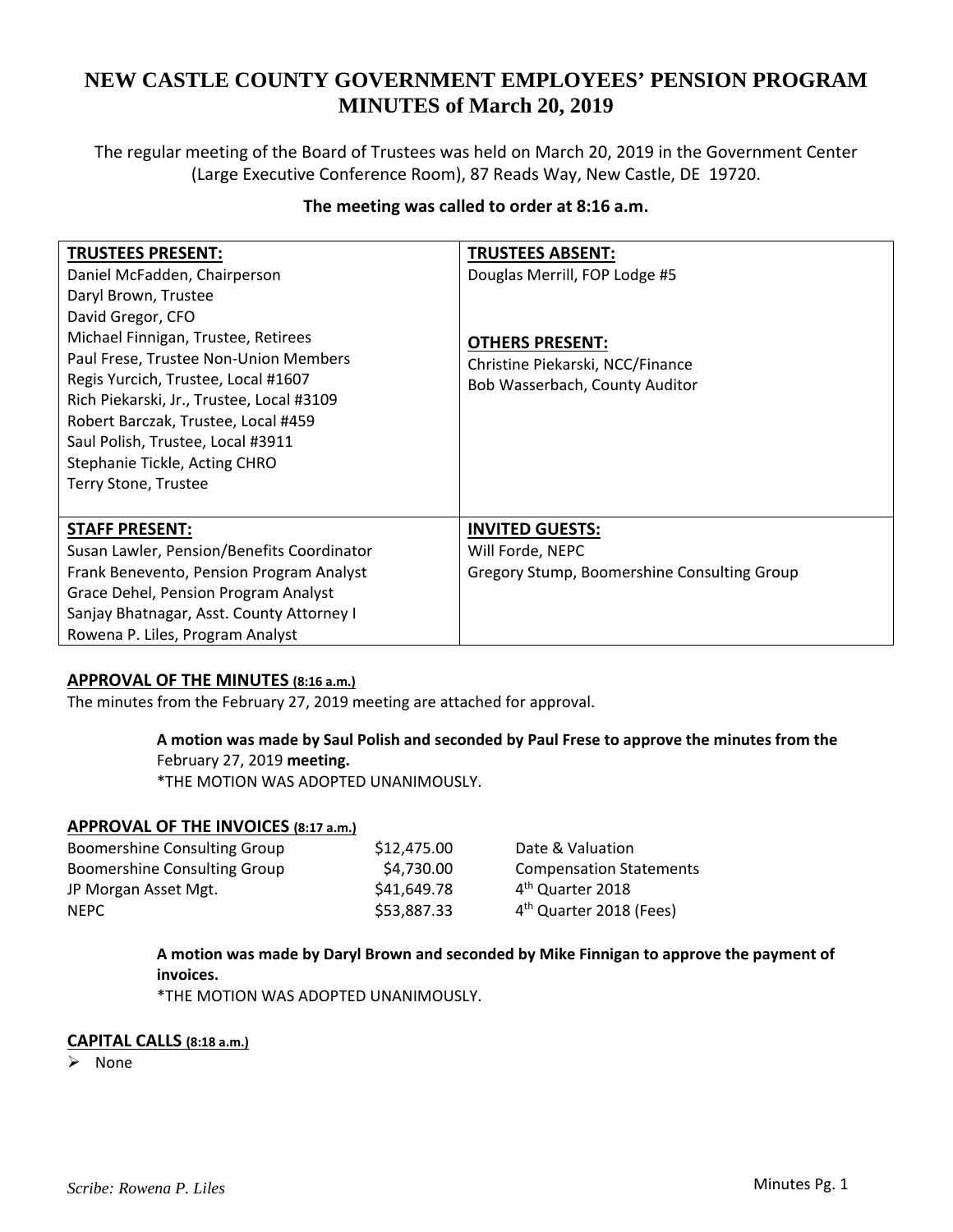| DISTRIBUTION OF CAPITAL (8:18 a.m.) |                                                |              |            |  |  |  |
|-------------------------------------|------------------------------------------------|--------------|------------|--|--|--|
|                                     | $\triangleright$ Vista Equity Partners         | \$100,743.00 | 02/19/2019 |  |  |  |
|                                     | $\triangleright$ BlueBay Direct Lending        | \$46,952.96  | 03/08/2019 |  |  |  |
|                                     | $\triangleright$ Northstar Mezzanine Partners  | \$434,180.00 | 02/28/2019 |  |  |  |
|                                     | $\triangleright$ Lexington Partners            | \$18,445.00  | 02/28/2019 |  |  |  |
|                                     | $\triangleright$ Crescent Direct Lending       | \$168,385.00 | 03/01/2019 |  |  |  |
|                                     | $\triangleright$ Brookfield Cap Partners Fd IV | \$219,726.42 | 03/12/2019 |  |  |  |

### **APPROVAL OF THE APPLICATIONS FOR BENEFITS (8:18 a.m.)**

| Service Retirements (8:18 a.m.) |            |            |        |  |  |  |
|---------------------------------|------------|------------|--------|--|--|--|
| (05932)                         | \$3,209.12 | 04/18/2019 | RetGen |  |  |  |
| (10276)                         | \$130.00   | 02/01/2019 | SCGPen |  |  |  |
|                                 |            |            |        |  |  |  |
| Lump Sum Benefit (8:18 a.m.)    |            |            |        |  |  |  |
| (09152)                         | \$4,528.19 | 03/01/2019 | RetGen |  |  |  |
| (01725)                         | \$2,453.27 | 03/01/2019 | RetGen |  |  |  |
|                                 |            |            |        |  |  |  |
| Refund Benefits (8:18 a.m.)     |            |            |        |  |  |  |
| (11954)                         | \$4,450.92 | 03/01/2019 | CPGen  |  |  |  |
| (06752)                         | \$1,058.32 | 03/01/2019 | PenPln |  |  |  |
| (13954)                         | \$857.40   | 03/01/2019 | CPGen  |  |  |  |
|                                 |            |            |        |  |  |  |

# **COORDINATOR'S REPORT by Susan Lawler (8:19 a.m.)**

- Gross Payroll and Employer Contributions for the month of January 2019.
- Pension Trust Asset Summary January 2019
- Pension Payments February 2019
	- o Payees for February1,479
	- o Active Participants 1,046
		- DelPen 386
		- **DelPen (ret)** 48
	- o Benefits total \$3,672,401.02

#### **NEW BUSINESS (8:20 a.m.)**

 Greg Stump, Boomershine Consulting Group ‐ Annual Actuarial Valuation Report. *A copy of the Pension Plan* Review March 2019 booklet was distributed for review and discussion. The full Actuarial Valuation Report books *will be sent later.*

> **A motion was made by Daryl Brown and seconded by Mike Finnigan to accept the Pension Plan Review March 2019 report presented by Boomershine Consulting Group** \*THE MOTION WAS ADOPTED UNANIMOUSLY.

**A motion was made by Rich Piekarski and seconded by Daryl Brown to approve the recommended County contribution rate exclusive of the School Crossing Guards at 36.68% of payroll, and for the School Crossing Guards dollar amount at \$106,000 recommended by Boomershine Consulting Group.** \*THE MOTION WAS ADOPTED UNANIMOUSLY.

 Will Forde, NEPC ‐ Stone Harbor Emerging Market Debt departure of Pablo Cisillini and Parametric Portfolio Associates departure of Timothy Atwell.

**A discussion was held on the firm's departures.**